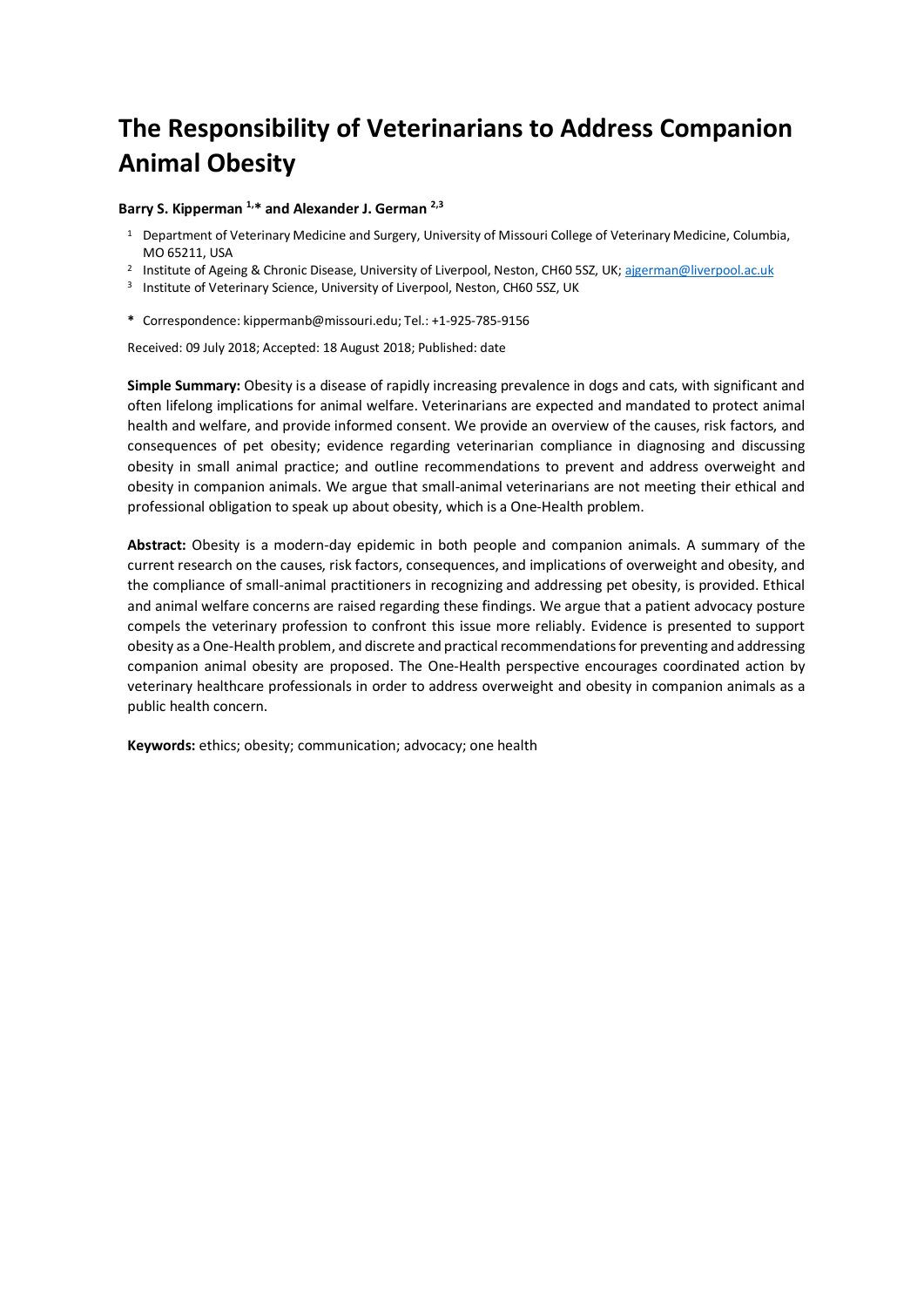## **1. Introduction**

Obesity is a condition where excess body fat has developed to the point that health is adversely affected [1,2]. Obesity is a modern-day epidemic; the results of a survey between 2015 and 2016 in the United States found that 40% of over 27,000 adult people had obesity [3]. Unfortunately, there is no universally accepted definition of canine and feline obesity. Different publications define obesity as being more than 15% [4,5], 20% [6], and 30% above the ideal weight [7]. The American Veterinary Medical Association (AVMA) has recently endorsed a recommendation for a uniform definition, whereby obesity is present when a dog or cat is >30% above its ideal weight [8,9]. Body condition scoring (BCS) is the most commonly used method to document adiposity in companion animals, and 30% above the ideal weight corresponds to a score of 8/9 using the preferred nine-point system; this is equivalent to a score of 4.5 using the five-point system with half units [10–13]. Dogs and cats are considered overweight when their weight is more than 10–20% above their ideal weight, and their corresponding BCS is either 6/9 or 7/9 (3.5/5 and 4/5) [14]. Using BCS, 54% of dogs and 59% of cats in the United States are estimated to be overweight or obese, while a recent study in the United Kingdom classified 65% of adult dogs and 37% of juvenile dogs as overweight or obese [15,16].

Many veterinarians are concerned that the prevalence of pet overweight and obesity is increasing, and this is supported by recent data, albeit not from peer-reviewed publications. For example, over a 10-year period, Banfield**®** pet hospitals reported a 169% and 158% increase in the prevalence of overweight cats and dogs, respectively [17], while the prevalence of obesity in a five-year period in the United Kingdom increased by 37% in dogs and 90% in cats [6]. Alternatively, these changes may reflect an increased recognition of overweight and obese pets by veterinary practitioners, rather than an actual change in the disease prevalence.

#### **2. Causes of Companion Animal Obesity**

It seems logical that the rise in the prevalence of obesity in humans is reflected in the companion dogs and cats with whom lifestyles are shared [18]. Studies suggest that the owners of overweight and obese dogs and cats use food as a pivotal means of interaction, communication, and bonding with their animal companions, that is, as a vehicle to express affection and love [19–21]. One report concluded that "owners of obese dogs tend to interpret their dog's every need as a request for food" [22]. Consequently, it is very conceivable that dogs and cats condition or manipulate their owners into overfeeding them by appearing in the kitchen and vocalizing whenever meals are being prepared or by lingering near the table when meals are being consumed [14,18]. Once these behaviors become regularly reinforced via food provision, extinction is very difficult. Neutering has been documented as a risk factor towards being overweight or obese in dogs and cats compared to intact pets [23–28].

#### **3. Risk Factors and Consequences of Companion Animal Obesity**

The Obesity Medicine Association's definition of obesity is "a chronic, relapsing, multifactorial, … disease, wherein an increase in body fat …, results in adverse metabolic, biomechanical, and psychosocial health consequences" [29]. Overweight dogs are more likely to be diagnosed with hyperadrenocorticism and urinary tract disease, and obese dogs are more likely to be diagnosed with diabetes mellitus, respiratory dysfunction, pancreatitis, and neoplasia [23,30,31]. Overweight and obese dogs are at increased risk of developing hypothyroidism and orthopedic disorders (osteoarthritis and cruciate ligament rupture) [23,32]. Overweight cats are at increased risk for developing urinary tract disease, diabetes mellitus, respiratory disease, and orthopedic diseases; obese cats are at increased risk for diabetes mellitus and neoplasia; and overweight and obese cats are at higher risk of dermatological conditions, oral conditions, hypertension, and diarrhea [33– 36]. It should be noted that distinguishing cause vs. effect for these risk factors can be challenging. As an example, a dog with significant orthopedic disease may be less likely to ambulate and exercise, which increases its risk of overweight or obesity. But, overweight may also cause orthopedic disorders.

Health related quality of life is also worse in dogs with obesity compared with dogs at ideal weight, and obese dogs also have increased risk associated with anesthesia [14,37]. Consequently, the average lifespan is shorter in overweight dogs by about two years [38,39]. Surprisingly, a recent study found that the survival times in overweight and obese cats were not reduced [40]. Overweight and obesity also impose a significant financial burden on pet owners, with a recent report revealing that the owners of overweight dogs spent 17% more on health care and 25% more on medications compared with the owners of healthy-weight dogs [17].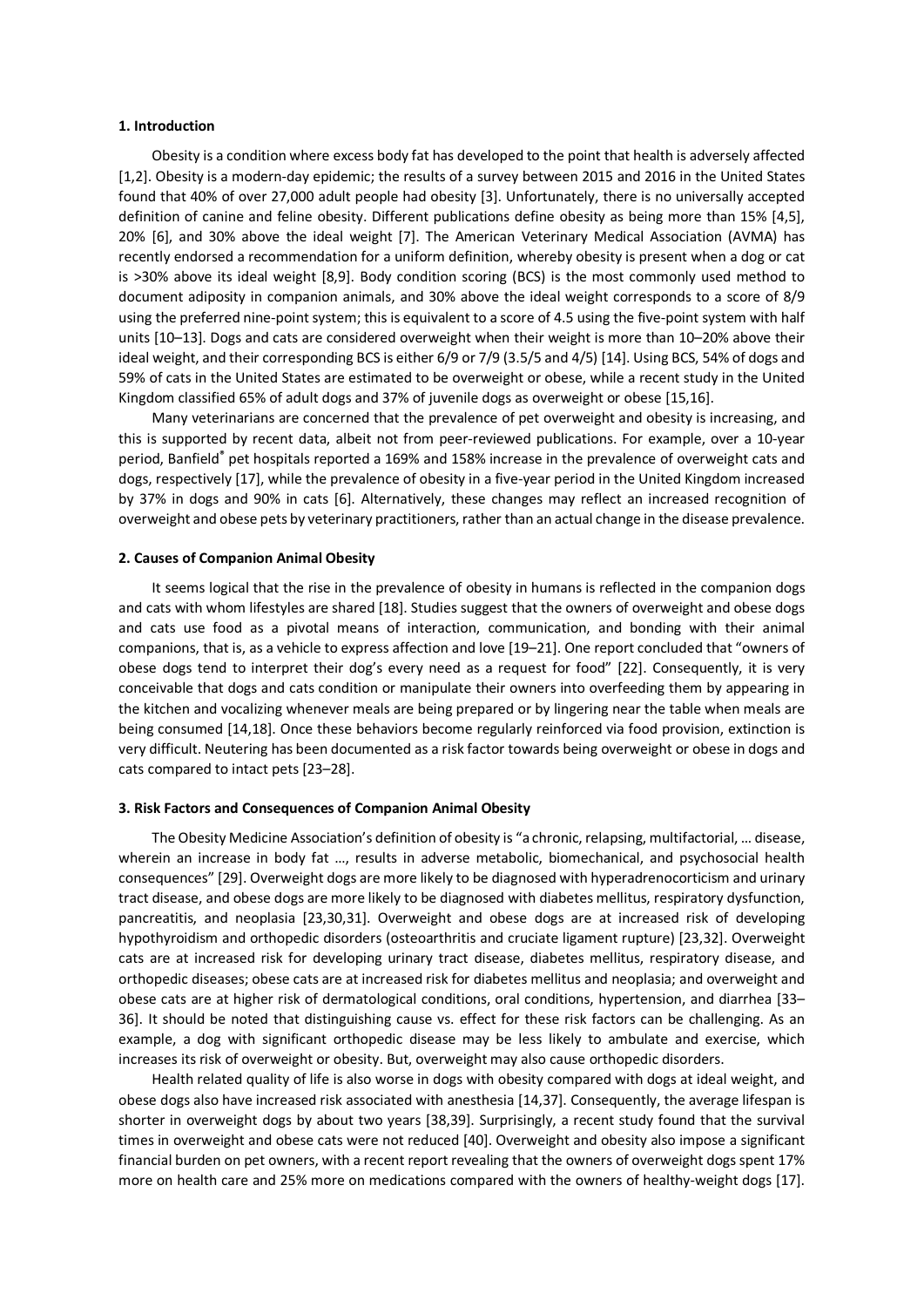In the same report, the owners of overweight cats spent 36% more on diagnostic procedures, compared with the owners of healthy-weight cats [17].

## **4. The Role of Veterinarians**

According to the Veterinary Oath, veterinarians have an obligation to protect animal health and welfare, promote public health, and prevent and relieve animal suffering [41]. An AVMA policy statement on informed consent states, "Informed consent better protects the public by ensuring that veterinarians provide sufficient information in a manner so that clients may reach appropriate decisions regarding the care of their animals. Veterinarians, to the best of their ability, should inform the client…of the…risk assessment and prognosis…" [42]. As overweight and obese states impact longevity in dogs and quality of life in dogs and cats, and the condition can be reversed via dietary and lifestyle modifications, these codes of conduct suggest that veterinarians should address the issue of pet obesity each time it is recognized.

# **5. Compliance with Diagnosing and Discussing Obesity**

Our collective experience of over 50 years in referral practice as internal medicine specialists has been that general practitioners seldom record the recognition or discussion of overweight or obesity with pet owners. A retrospective study of the primary care veterinary records of 148 dogs in the United Kingdom over an approximately 12-month interval found that only 70% of the medical record entries documented the patient body weight [43]. Only 29% of these records contained a qualitative assessment of the body condition, only 15% of records documented obesity, and a body condition score was documented in only one record for one dog. A survey-based study of 48 small-animal practices and 2661 dogs in Australia discovered that the practitioners categorized 41% of the patients as overweight or obese, but often did not inform the owners when a dog was overweight [44]. Another retrospective report of 74 general practices in the United Kingdom, involving more than 49,000 dog visits, documented that only 1.4% of all of the record entries contained words pertaining to 'overweight' or 'obese' [45]. These findings demonstrate that small-animal veterinarians are not recognizing and discussing pet overweight and obesity with their clients.

## **6. Ethical Concerns**

Professional ethics poses questions such as, "What *is* the veterinary profession doing about the issue of obesity?", and "What *should* the profession be doing about obesity?". We contend that there is a significant and highly concerning gap between the answers to these questions. A logical conclusion is that small animal practitioners may be reluctant to confront the issue of pet obesity for fear of alienating or jeopardizing their relationship with the client. Supporting this hypothesis, a qualitative study of 15 general practitioners in the Netherlands indicated that the most common obstacles in discussing obesity with pet owners were lack of time (66% of veterinarians) and a fear of losing the client (50% of respondents) [46]. The results of another report substantiate that time constraints and concerns of offending the client were suggested causes for the practitioners' failure to discuss pet obesity [47]. Other contributing factors to poor compliance among veterinarians in discussing obesity may include the habituation of or desensitization to recognizing obesity given its prevalence, a normalization of obesity (analogous to the issue of brachycephaly in which clients and practitioners report that noisy breathing is "normal for the breed") [48], prioritization of the emotional component of the human–animal bond over the patient's physical health, or a belief that client compliance in addressing their pet's obese state would fail, regardless of professional concern, recognition, or guidance.

One of the fundamental questions facing veterinarians is whether their primary allegiance is to the animal or to the pet owner. In a recent study, only 20% of small-animal veterinarians indicated that other practitioners prioritize the patients' interests, and only 50% of practitioners characterized their own behavior as prioritizing their patients [49]. One barrier discouraging the animal advocacy position is economic; the veterinarian is dependent on the pet owner who pays for the veterinary services [50]. These findings raise questions regarding whether the majority of small-animal veterinarians see their professional role as primarily advocates for animals.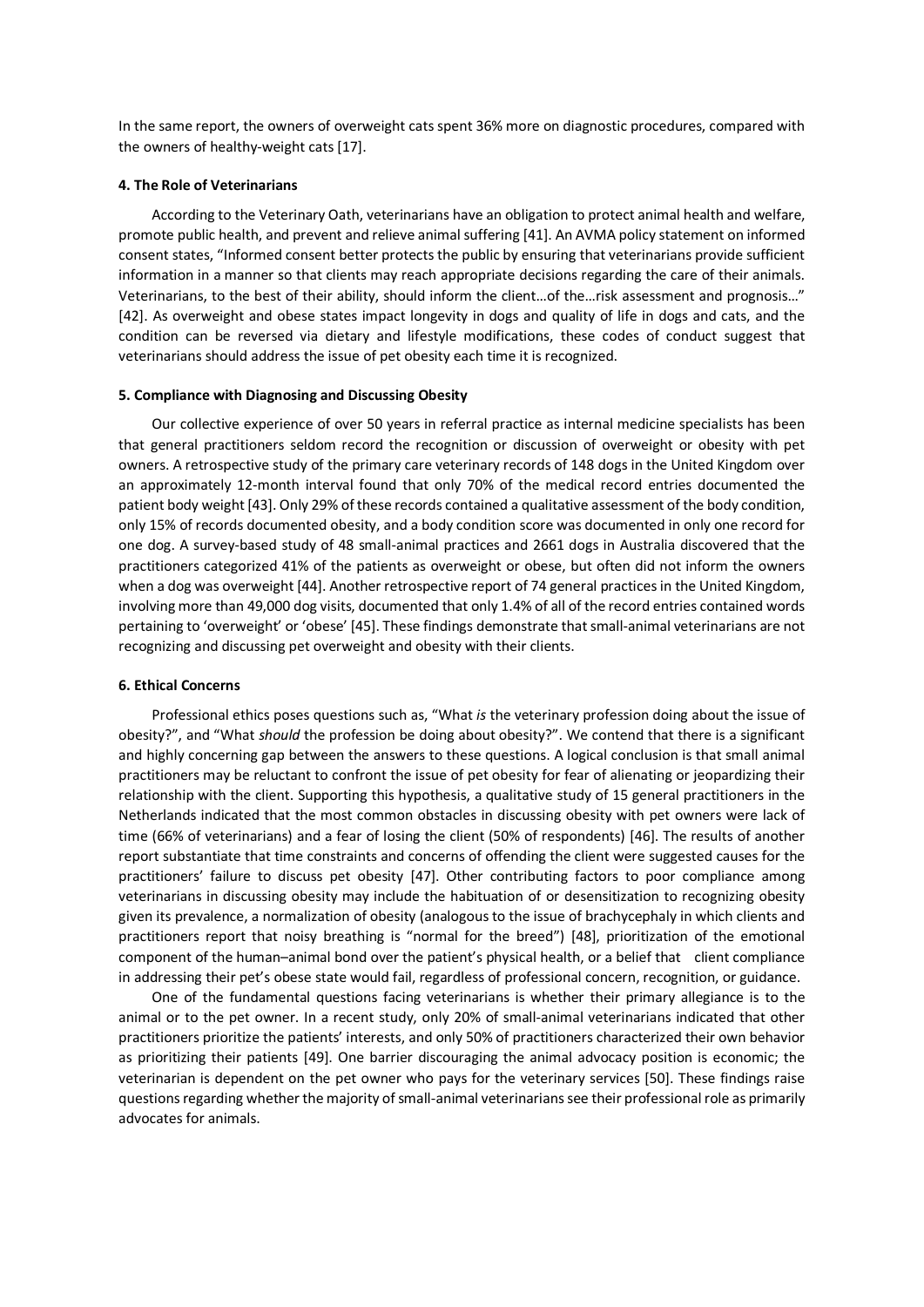#### **7. Reasons for Speaking Up about Obesity**

When animal welfare scientists make assessments regarding which issues affecting welfare warrant the allocation of time, labor, and resources, the following four criteria are considered: number of animals affected, duration of affect, impact on quality of life, and reversibility. If we apply these standards to the issue of pet obesity, we can readily surmise that about 80 million dogs and cats in the United States are overweight or obese [51]. The great majority of these animals will remain obese for a significant portion of, or for the remainder of their lifespan; obesity causes significant impairments to welfare, and it has been confirmed that dogs that successfully lose weight have a significantly improved quality of life [37]. Furthermore, the results of a prospective longitudinal study of 39 Labrador Retrievers, followed from six years of age until death, concluded that the lifelong maintenance of lean body mass and a reduced accumulation of body fat were associated with a longer than average lifespan [52]. Based on these facts, preventing pet obesity provides veterinarians with a significant opportunity to protect animal welfare.

#### **8. Obesity Is a One-Health Problem**

A consensus statement by the One Health Committee of the World Small Animal Veterinary Association in association with the U.S. Centers for Disease Control and Prevention notes the following [53]:

- 1- Obesity is a disease and should be referred to as such.
- 2- Obesity is a disease of increasing prevalence in human and companion animal populations.
- 3- Obesity is associated with numerous comorbidities in people and pets.
- 4- Human and veterinary healthcare providers find it difficult to discuss obesity with clients.
- 5- The prevention of obesity should be a major priority for the human and veterinary health care professions.
- 6- The veterinarian has a role in improving the health of pets, as well as the pet owners, as caregivers.

Studies have documented an association between lower household incomes and a reduced education of the head of household, with human overweight and obesity [54,55]. A number of studies have identified a positive relationship between obesity in dogs and their owners [22,56–58]. The owners of obese dogs may transfer their personal eating habits and diminished interest in their own health, onto their dogs [22], and the owners of overweight or obese dogs and cats underestimate the body condition of their animals [20,59–61]. These findings make addressing obesity by the veterinarian more challenging, yet morally compelling. Motivating humans to improve the body condition of their animal companions could be the gateway to recognition and to taking action in confronting their own overweight or obese state. There is some precedent to support this idea, as it has been documented that overweight owners and their overweight companion animals can lose weight together, and that companion dogs can serve as social support during the weight loss period [62]. Conversely, inadequacies in the physical or mental health of the human caregiver may have detrimental ramifications for companion animals in terms of reduced compliance with diets and medications prescribed to the animal dependent [63].

# **9. Recommendations for Addressing Companion Animal Obesity**

Overweight and obesity in companion animals impairs quality of life, shortens the lifespan in dogs, and, once established, is difficult to reverse. With a rising prevalence, it is a major welfare concern; yet, there is cause for optimism that an increased willingness and motivation by small-animal veterinarians to address weight gain can succeed in achieving weight loss. Approximately two-thirds of pet owners who agreed with their veterinarian's assessment that their dog was overweight were motivated to take action to reduce weight [47]. The strength of that motivation appeared to correlate with the information provided during the consultation. This study concluded that a combination of a discussion of weight, health risks, and the provision of advice on how to best achieve weight loss via dietary change, was most likely to motivate clients to take appropriate action.

Veterinarians and veterinary paraprofessionals should record the patient's body weight and BCS at each visit, and the surveillance of previous weights (if available) should be reviewed to assess trends [6]. We suggest discussion and documentation of increasing or declining patient weights of 5% or more as in keeping with our duty to provide informed consent. As making the diagnosis of overweight and obesity is straightforward, and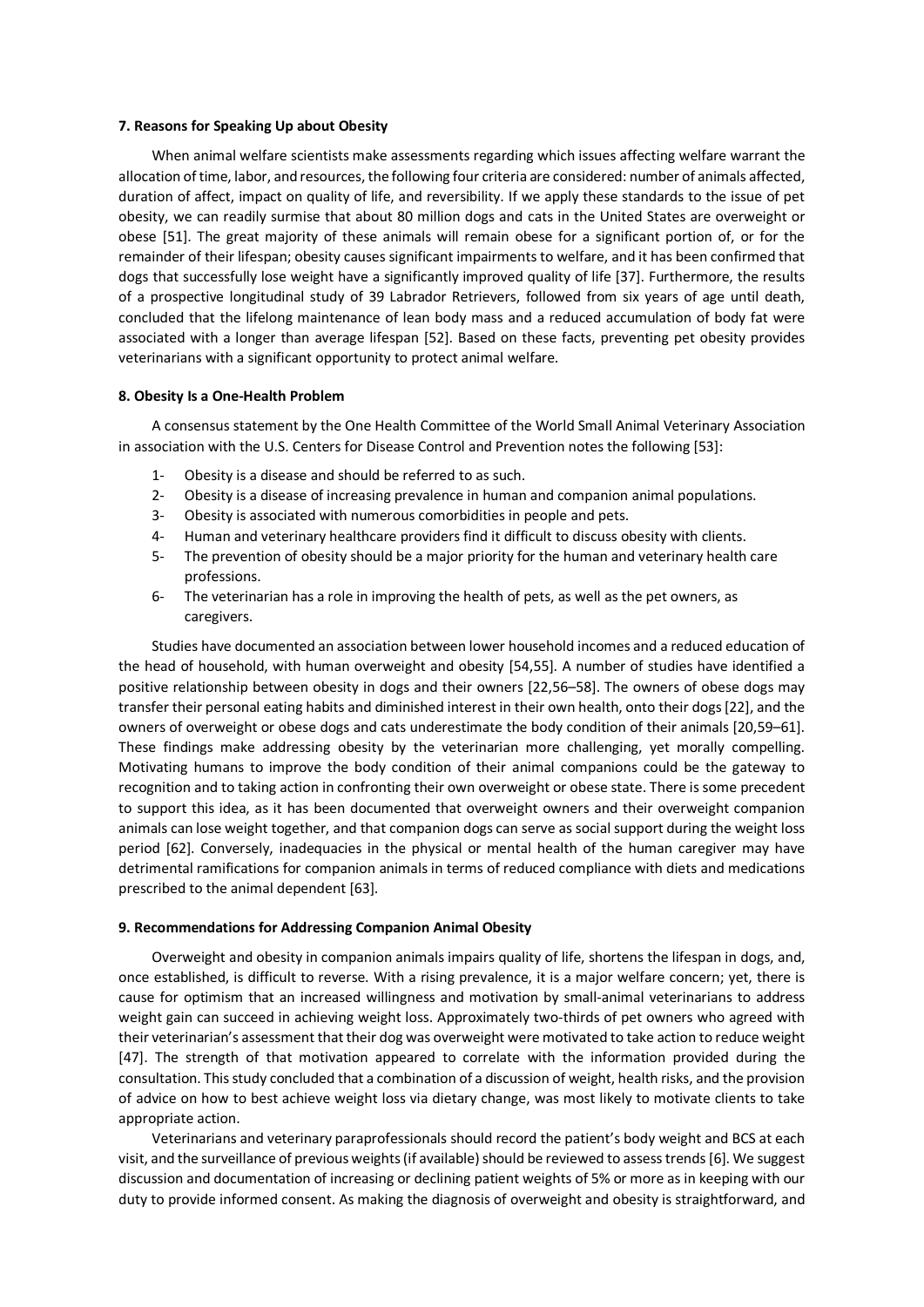the health and welfare consequences of the disease are well known, the veterinary profession needs to take a proactive stance regarding this problem. Such an approach should prioritize prevention rather than resolution, aided by lifelong body weight monitoring.

We recommend that veterinarians weigh growing dogs and cats monthly until they reach skeletal maturity, and monitor the rate of growth using growth charts [64,65]. This will improve the likelihood of the dog or cat reaching skeletal maturity at an optimal body weight, confirmed by assessing the BCS. The animal's early adult ideal bodyweight can be recorded in the clinical notes and used as a reference during adult life. From skeletal maturity until the senior life stage, we recommend that dogs and cats be weighed at least every six months, and then at least every three months in senior patients [6]. Such a program would enable small increases in bodyweight to be identified early, before the animal is formally considered to be overweight, thus corrective measures could be implemented. In addition, older patients losing weight could be identified at an earlier stage of illness. If veterinary practices are not able to offer such frequent weight checks, a weight and body condition score should be obtained annually, at a minimum.

We advise that all patients in weight loss programs be weighed at least every month. If weight loss is documented, positive reinforcement and praise should be provided to encourage continued compliance. If there has not been satisfactory weight loss, further information should be gathered to identify the reasons. For small dogs and cats, owners can acquire a suitable digital scale, so that the pet owner is empowered to obtain the weights at home, and call in with monthly reports. This also reduces the stress of transport to the hospital, especially for cats. The success of weight loss initiatives requires a team approach including pet owners, paraprofessional staff and practitioners. This strategy can be accomplished without stigmatizing, shaming, or alienating the pet owner.

Lack of time is a commonly cited reason for failing to discuss overweight or obesity [46,47]; this raises the question of whether clients and pets would be better served by extending the time allotted for select appointments so as to ensure that the important issue of obesity can be properly addressed. This may increase the care costs to clients in the short term via longer consultations, but those costs would be offset by the longterm benefits of reduced expenditures for the testing and treatment of overweight- and obesity-associated conditions. The greatest benefit may be unmeasurable, that being improving the quality of life of their animal companion via weight loss.

Some may argue that the primary role of the veterinarian is to maximize the human–animal bond, and that focusing on modifying dietary regimens for overweight or obese pets infringes on the bond and causes more emotional harm to the human and animal than the potential benefits are worth. We believe that the veterinarian should encourage the client to not only diminish caloric intake as the pivotal means of resolving obesity, but to also divert the energy and positive intentions previously associated with overfeeding into other endeavors that may be more beneficial to the emotional or physical health of both the animal and human, such as playing with toys or other animal companions, walking, or jogging [62]. Pursuing such a goal respects the importance of preserving the human–animal bond while ensuring that practical and feasible tools to mitigate obesity are provided.

#### **10. Conclusions**

Veterinarians are not adequately addressing the pet obesity epidemic, and are thereby abdicating their role as advocates for animals. Preemptive monitoring to prevent obesity from developing is strongly encouraged. A combination of informing pet owners that their pet is or may become overweight, discussing the health and welfare implications of obesity, and providing information on how to achieve weight loss, is the most effective mechanism for motivating pet owners to improve the health and welfare of their overweight or obese animal companions. The One-Health perspective encourages coordinated action by human and veterinary healthcare professionals to address obesity in people and companion animals as a public health concern [66].

**Acknowledgments:** We would like to thank all three reviewers for their guidance and encouragement, which improved the manuscript.

**Author Contributions:** B.S.K. conceived of the paper, while B.S.K. and A.J.G. co-wrote and edited the paper.

**Funding: This research received no external funding.**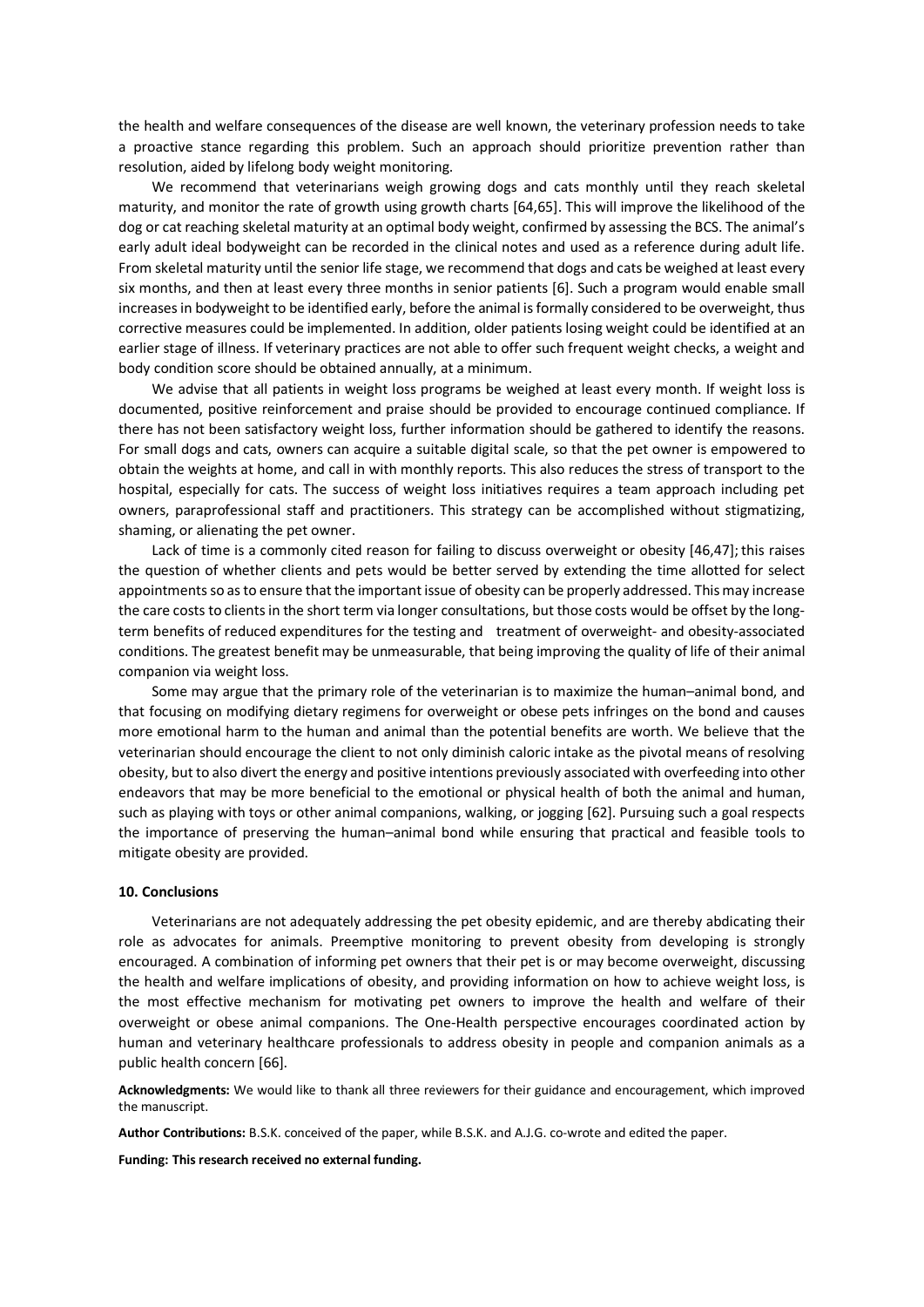**Conflicts of Interest:** A.J.G.'s academic post at the University of Liverpool is financially supported by Royal Canin. A.J.G. has also received financial remuneration for providing educational material, speaking at conferences, and consultancy work from this company; all such remuneration has been for projects unrelated to the work reported in this manuscript.

# **References**

- 1. Kopelman, P.G. Obesity as a medical problem. *Nature* **2000**, *404*, 635–643.
- 2. National Institutes of Health. Health implications of obesity: National Institutes of Health consensus development conference statement. *Ann. Int. Med.* **1985**, *103*, 1073–1077.
- 3. Hales, C.M.; Fryar, C.D.; Carroll, M.D.; Freedman, D.S.; Ogden, C.L. Trends in obesity and severe obesity prevalence in US youth and adults by sex and age, 2007–2008 and 2015–2016. *J. Am. Med. Assoc.* **2018**, *319*, 1723–1725.
- 4. Lewis, S.D. Obesity. In *Small Animal Clinical Nutrition*, 3rd ed.; Lewis, L.D., Morris, M., Hand, M.S., Eds.; Mark Morris Associates: Topeka, KS, USA, 1987; pp. 639–643.
- 5. Gossellin, J.; Wren, J.A.; Sunderland, S.J. Canine obesity: An overview. *J. Vet. Pharmacol. Ther.* **2007**, *30* (Suppl. 1),  $1 - 10$ .
- 6. German, A.J. Obesity prevention and weight management after loss. *Vet. Clin. N. Am.* **2016**, *46*, 913–929.
- 7. Burkholder, W.J.; Toll, P.W. Obesity. In *Small Animal Clinical Nutrition,* 4th ed.; Hand, M.S., Thatcher, C.D., Reimillard, R.L., Roudebush, P., Morris, M.L., Novotny, B.J., Eds.; Mark Morris Institute: Topeka, KS, USA, 2000, pp. 401–430.
- 8. Ward, E.; German, A.J.; Churchill, J.A. The Global Pet Obesity Initiative Position Statement. Available online: https://static1.squarespace.com/static/597c71d3e58c621d06830e3f/t/5b54f003aa4a995f7a98fcd6/ 1532293123968/Global+pet+obesity+initiative+position+statement\_July 20\_2018.pdf (accessed on 30 July 2018).
- 9. Nolen, R.S. AVMA Addresses Pet Obesity, Opioid Abuse. 25 July 2018. Available online: https://www.avma.org/News/JAVMANews/Pages/180815b.aspx?utm\_source=email-optin&utm\_medium=javmanews-180815&utm\_campaign=bod&utm\_term=link&utm\_content=pet-obesity (accessed on 30 July 2018).
- 10. Laflamme, D. Development and validation of a body condition score system for dogs. *Canine Pract* **1997**, *22*, 10–15.
- 11. Laflamme, D. Development and validation of a body condition score system for cats. *Feline Pract.* **1997**, *25*, 13–18.
- 12. German, A.J.; Holden, S.L.; Bissot, T.; Morris, P.J.; Biourge, V. Use of starting condition score to estimate changes in body weight and composition during weight loss in obese dogs. *Res. Vet. Sci.* **2009**, *87*, 249–254.
- 13. Bjornvad, C.R.; Nielsen, D.H.; Armstrong, P.J.; McEvoy, F.; Hoelmkjaer, K.M.; Jensen, K.S.; Pedersen, G.F.; Kristensen, A.T. Evaluation of a nine-point body condition scoring system in physically inactive pet cats. *Am. J. Vet. Res.* **2011**, *72*, 433–437.
- 14. German, A.J. The growing problem of obesity in dogs and cats. *J. Nutr.* **2006**, *136*, 1940S–1946S.
- 15. Association for Pet Obesity Prevention. 2015. Available online: https://petobesityprevention.org (accessed on 12 April 2018).
- 16. German, A.J.; Woods, G.R.; Holden, S.L.; Brennan, L.; Burke, C. Small animal health: Dangerous trends in pet obesity. *Vet. Rec.* **2018**, *182*, 25.
- 17. Banfield. State of Pet Health; Obesity is an Epidemic. Available online: https://www.banfield.com/ state-of-pet-health/obesity (accessed on 12 April 2018).
- 18. Sandoe, P.; Corr, S.; Palmer, C. Feeding and the problem of obesity. In *Companion Animal Ethics*, 1st ed.; Sandoe, P., Corr, S., Palmer, C., Eds.; Universities Federation for Animal Welfare: West Sussex, UK, 2016; pp. 117–132.
- 19. Shearer, P. *Literature Review: Canine, Feline and Human Overweight and Obesity*; Banfield Applied Research and Knowledge Team (BARK): Portland, OR, USA, 2010.
- 20. Kienzle, E.; Bergler, R. Human-animal relationship of owners of normal and overweight cats. *J. Nutr.* **2006**, *136*, 1947– 1950.
- 21. White, G.A.; Ward, L.; Pink, C.; Craigon, J.; Millar, K.M. Who's been a good dog?—Owner perceptions and motivations for treat giving. *Prev. Vet. Med.* **2016**, *132*, 14–19.
- 22. Kienzle, E.; Bergler, R.; Mandernach, A. A comparison of the feeding behavior and the human-animal relationship in owners of normal and obese dogs. *J. Nutr.* **1998**, *128*, 2779–2782.
- 23. Lund, E.M.; Armstrong, P.J.; Kirk, C.A.; Klausner, J.S. Prevalence and risk factors for obesity in adult dogs from private US veterinary practices. *Int. J. Appl. Res. Vet. Med.* **2006**, *4*, 177.
- 24. Nguyen, P.G.; Dumon, H.J.; Siliart, B.S.; Martin, L.J.; Sergheraert, R.; Biourge, V.C. Effects of dietary fat and energy on body weight and composition after gonadectomy in cats. *Am. J. Vet. Res.* **2004**, *65*, 1708–1713.
- 25. Root, M.V.; Johnston, S.D.; Olson, P.N. Effect of prepuberal and postpuberal gonadectomy on heat production measured by indirect calorimetry in male and female domestic cats*. Am. J. Vet. Res.* **1996**, *57*, 371–374.
- 26. Harper, E.J.; Stack, D.M.; Watson, T.D.G.; Moxham, G. Effect of feeding regimens on body weight, composition and condition score in cats following ovariohysterectomy. *J. Small Anim. Pract.* **2001**, *42*, 433–438.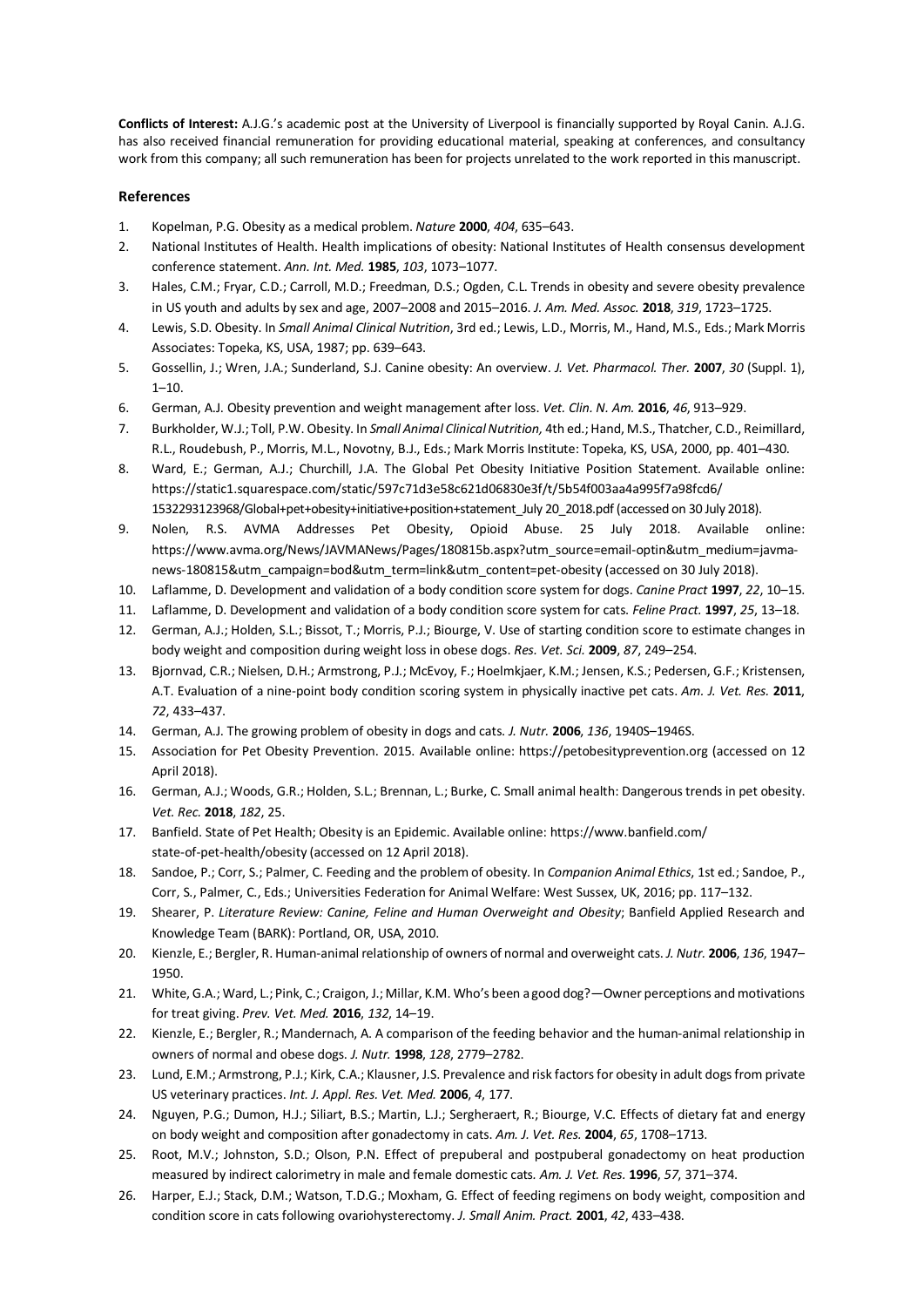- 27. Flynn, M.F.; Hardie, E.M.; Armstrong, P.J. Effect of ovariohysterectomy on maintenance energy requirements in cats. *J. Am. Vet. Med. Assoc.* **1996**, *209*, 1572–1581.
- 28. Hoenig, M.; Ferguson, D.C. Effects of neutering on hormonal concentrations and energy requirements in cats. *Am. J. Vet. Med. Res.* **2002**, *63*, 634–639.
- 29. Obesity Medical Association. Available online: https://obesitymedicine.org/definition-of-obesity/ (accessed on 30 July 2018).
- 30. Bach, J.F.; Rozanski, E.A.; Bedenice, D.; Chan, D.L.; Freeman, L.M.; Lofgren, J.L.S.; Oura, T.J.; Hoffman, A.M. Association of expiratory airway dysfunction with marked obesity in healthy adult dogs. *Am. J. Vet. Res.* **2007**, *68*, 670–675.
- 31. Mosing, M.; German, A.J.; Holden, S.L.; MacFarlane, P.; Biourge, V.; Morris, P.J.; Iff, I. Oxygenation and ventilation characteristics in obese sedated dogs before and after weight loss: A clinical trial *Vet. J.* 2013, *198*, 367–371.
- 32. Marshall, W.G.; Bockstahler, B.A.; Hulse, D.A.; Carmichael, S. A review of osteoarthritis and obesity: Current understanding of the relationship and benefit of obesity treatment and prevention in the dog. *Vet. Comp. Orthop. Traumatol.* 2009, *22*, 339–345.
- 33. Lund, E. Prevalence and risk factors for obesity in adult cats from private US veterinary practices. *Int. J. Appl. Res. Vet. Med.* **2005**, *3*, 88–96.
- 34. Scarlett, J.M.; Donoghue, S. Associations between body condition and disease in cats. *J. Am. Vet. Med. Assoc.* **1998**, *212*, 1725–1731.
- 35. Öhlund, M.; Palmgren, M.; Holst, B.S. Overweight in adult cats: A cross-sectional study. *Acta Vet. Scand.* **2018**, *60*, 5.
- 36. Teng, K.T.; McGreevy, P.D.; Toribio, J.A.L.M.L.; Raubenheimer, D.; Kendall, K.; Dhand, N.K. Associations of body condition score with health conditions related to overweight and obesity in cats. *J. Small Anim. Pract.* **2018**, 1–13, doi:10.1111/jsap.12905.
- 37. German, A.J.; Holden, S.L.; Wiseman-Orr, M.L.; Reid, J.; Nolan, A.M.; Biourge, V.; Morris, P.J.; Scott, E.M. Quality of life is reduced in obese dogs but improves after successful weight loss. *Vet. J.* **2012**, *192*, 428–434.
- 38. Kealy, R.D.; Lawler, D.F.; Ballam, J.M.; Mantz, S.L.; Biery, D.N.; Greeley, E.H.; Lust, G.; Segre, M.; Smith, G.K.; Stowe, H.D. Effects of diet restriction on life span and age-related changes in dogs. *J. Am. Vet. Med. Assoc.* **2002**, *220*, 1315– 1320.
- 39. Lawler, D.F.; Larson, B.T.; Ballam, J.M., Smith, G.K.; Biery, D.N.; Evans, R.H.; Greeley, E.H.; Segre, M.; Stowe, H.D.; Kealy, R.D. Diet restriction and ageing in the dog: Major observations over two decades. *Br. J. Nutr.* **2008**, *99*, 793– 805.
- 40. Teng, K.T.; McGreevy, P.D.; Toribio, J.A.L.M.L.; Raubenheimer, D.; Kendall, K.; Dhand, N.K. Strong associations of 9 point body condition scoring with survival and lifespan in cats. *J. Feline Med. Surg.* 2018, 1–9, doi:10.1177/1098612X17752198.
- 41. American Veterinary Medical Association. Veterinarian's Oath. Available online: https://www.avma.org/KB/Policies/Pages/veterinarians-oath.aspx (accessed on 12 April 2018).
- 42. American Veterinary Medical Association. AVMA Adopts Policy on Informed Consent. Available online: https://www.avma.org/News/JAVMANews/Pages/070515e.aspx (accessed on 12 April 2018).
- 43. German, A.J.; Morgan, LE. How often do veterinarians assess the bodyweight and body condition of dogs? *Vet. Rec.* **2008**, *163*, 503–505.
- 44. McGreevy, P.D.; Thomson, P.C.; Pride, C.; Fawcett, A.; Grassi, T.; Jones, B. Prevalence of obesity in dogs examined by Australian veterinary practices and the risk factors involved. *Vet. Rec.* **2005**, *156*, 695–701.
- 45. Rolph, N.C.; Noble, P.J.M.; German, A.J. How often do primary care veterinarians record the overweight status of dogs? *J. Nutr. Sci.* **2014**, *3*, doi:10.1017/jns.2014.42.
- 46. Aldewereld, C.M. Barriers Veterinarians Experience While Discussing a Dog's Overweight. Master's Thesis, Utrecht University, Utrecht, The Netherlands, 2018.
- 47. Cairns-Haylor, T.; Fordyce, P. Mapping discussion of canine obesity between veterinary surgeons and dog owners: A provisional study. *Vet. Rec.* **2016**, doi:10.1136/vr.103878.
- 48. Packer, R.M.A.; Hendricks, A.; Burn, C.C. Do dog owners perceive the clinical signs related to conformational inherited disorders as normal for the breed? A potential constraint to improving canine welfare. *Anim. Welfare* **2012**, *2*, 81–93.
- 49. Kipperman, B.; Morris, P.; Rollin, B. Ethical dilemmas encountered by small animal veterinarians: Characterisation, responses, consequences and beliefs regarding euthanasia. *Vet. Rec.* **2018**, doi:10.1136/vr.104619.
- 50. Main, D. Offering the best to patients: Ethical issues associated with the provision of veterinary services. *Vet. Rec.*  **2006**, *158*, 62–66.